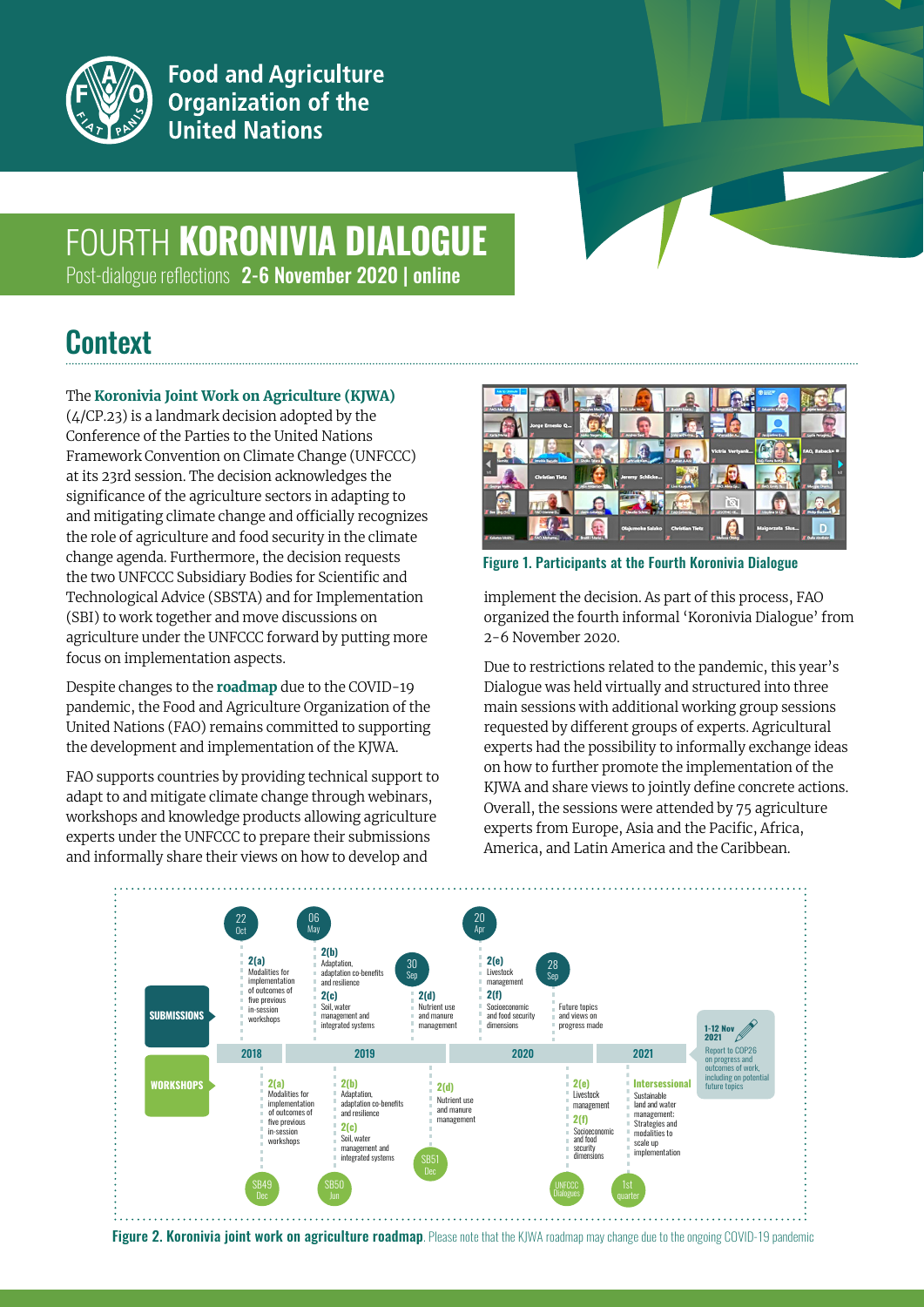### **Objectives**

Facilitated by FAO, the Fourth Koronivia Dialogue aimed to:

**•** provide a productive and neutral forum for open discussion among agriculture experts towards the implementation of the KJWA; and

# Key outcomes

In his opening remarks, Eduardo Mansur, Director of FAO's Office of Climate Change, Environment and Biodiversity (OCB) acknowledged the significance of the KJWA and underlined the importance of addressing climate change from an agricultural and food security perspective, taking into consideration the additional challenges posed by the global pandemic. The opening introduction was followed by Dirk Nemitz from the UNFCCC secretariat. Mr Nemitz informed participants about the current status of the KJWA roadmap. He pointed out that COP 26 and the intersessional workshop on sustainable land and water management and strategies and modalities to scale up implementation have been postponed due to the COVID-19 pandemic and added that the intersessional workshop may be held in-person at a later date in 2021.

During the different sessions, agricultural experts raised the following points:

- **•** Experts noted the importance of differentiating between the technical and institutional implementation of the KJWA in future decisions.
- **•** Experts discussed two meanings of "implementation", namely 1.) Implementation of actions on the ground, conducted at a national level according to country needs and priorities and 2.) Implementation of KJWA conclusions by the UNFCCC SBs. Experts spoke out in favour of promoting a bottom-up process of implementation, starting at a country-level and linking it to a top-down process that can promote implementation at a global scale; experts exchanged ideas on Koronivia post-COP 26.
- **•** From the technical side, experts identified the need to deploy more tools, guidelines and methodologies. They shared experiences on different options and thematic windows for countries to give priority to national circumstances in order to promote capacity building, technology transfer, and finance. Moreover, they expressed the need to establish and provide science and technology platforms for policy-making. Several experts noted that platforms such as the

**•** prepare for the upcoming 26th UN Climate Change Conference of the Parties to the UNFCCC (COP 26) to be held from 1- 12 November 2021 in Glasgow where the Subsidiary Bodies (SBs) will report back on the outcomes of the KJWA and countries are due to reach a conclusion on the future of Koronivia post-2020.

Consultative Group on International Agricultural Research (CGIAR) or the Global Research Alliance on Agricultural Greenhouse Gases (GRA), could serve as examples.

- **•** In general, experts encouraged the facilitation of information-sharing, capacity building and technical assistance among countries in order to share and communicate different regional approaches, which can help to identify regional projects and highlight diverse approaches to tackle climate change.
- **•** During the informal discussions, experts agreed upon showcasing the success of the KJWA, including its benefits and co-benefits. Experts underlined that the KJWA could fill the gaps in climate agreements by giving more consideration to the agricultural sector while taking into account the Food Security and Nutrition agenda.
- **•** Experts underlined that the KJWA has the potential to create a linkage between agriculture and naturebased solutions, and that it could further promote global discussions on food systems.



Figure 3. Word cloud Based on key words mentioned throughout the Dialogue